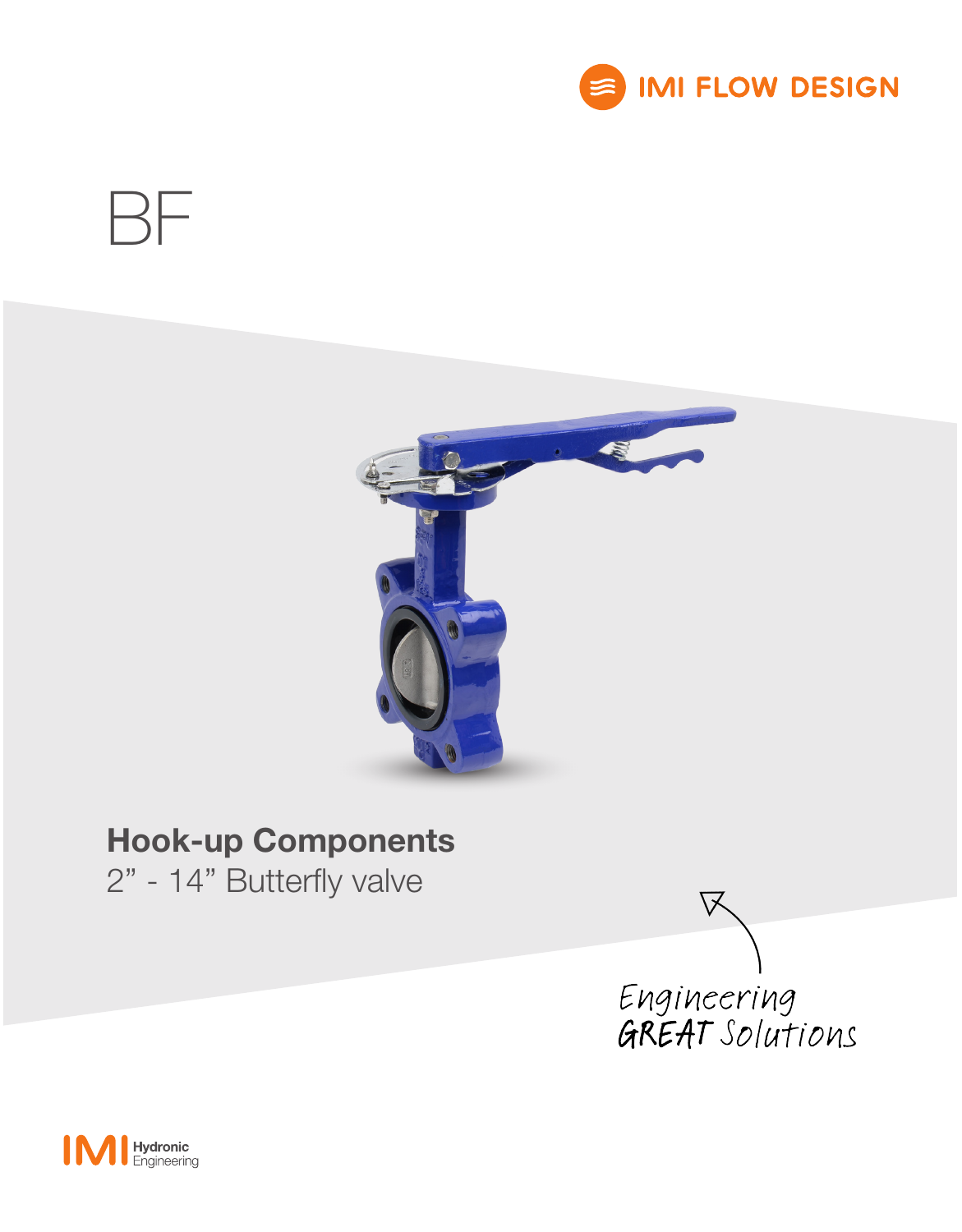

A lugged type butterfly valve with compact construction, suitable for shut-off function. The valve features a reliable bubble tight shut-off when the valve is closed and streamlined disc shape ensures low flow resistance when the valve is open. The spherical disc seal surface produces a high efficient seal, lower torque and longer seat life. The three bearings ensure perfect shaft turning and shaft centric position. The body is drilled and tapped for mounting with ANSI flanges.The extended neck provides a minimum of 2" clearance for insulation. A standard infinite position memory stop lever handle is provided on 2" to 6" models and a gear operator is provided for 8" to 14" models.



## Key features

> Shut-Off Valve > 10 > Infinite Position Allow fine adjustment

## Technical description

Application: Hydronic Balancing

Functions: Shut-off

Dimensions:  $2" - 14"$ 

Pressure class: 240 psig at 250° F

#### Material:

Body: Ductile iron, Lug Type ANSI CLass 125/150 Upper/Lower Stem: 410 Stainless Steel Seat & Gasket: EPDM and NBR Bearings: PTFE Disc: Stainless Steel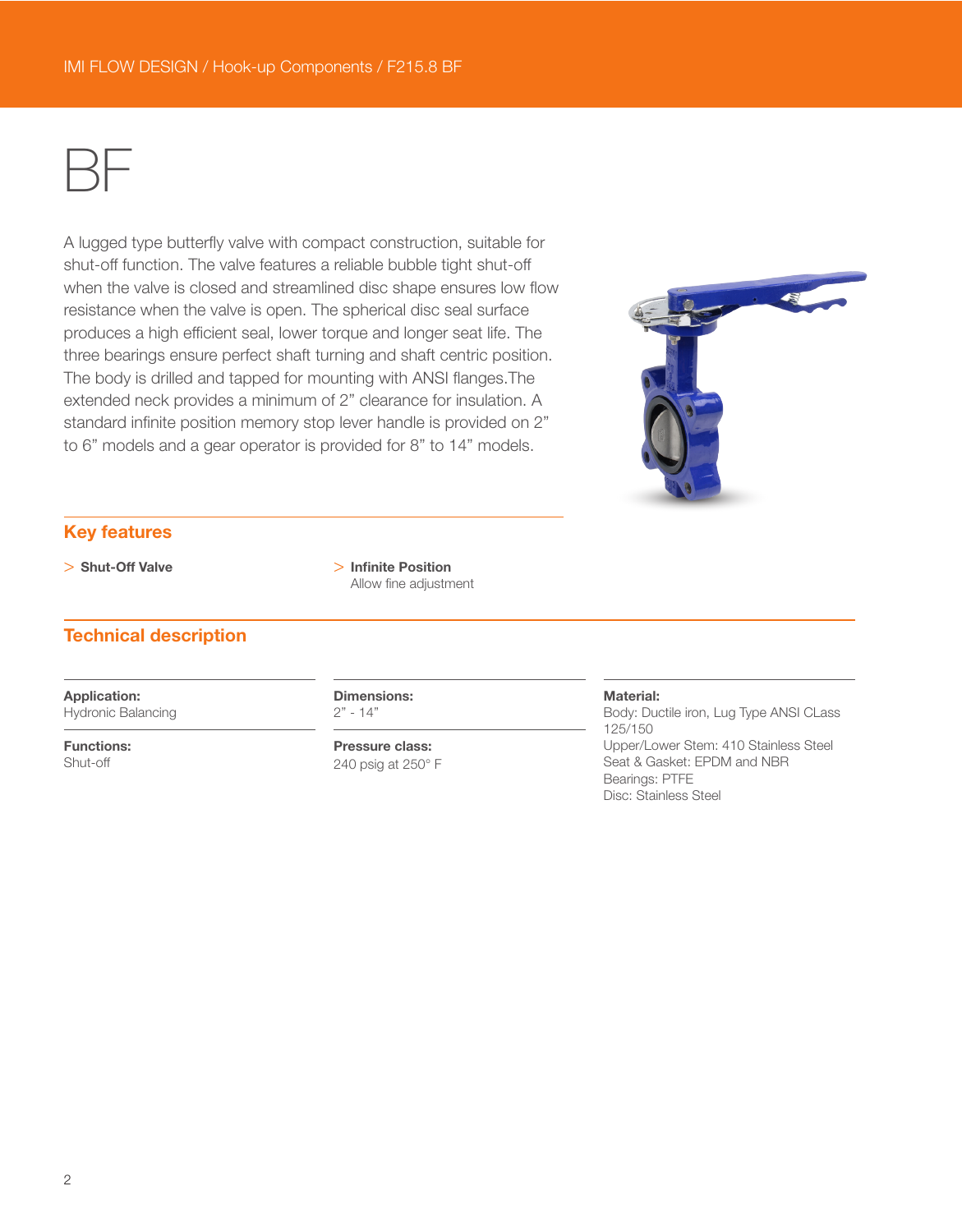## Articles



| <b>Dimensions</b> |       |      |      |      |     |      |     |      |        |         |
|-------------------|-------|------|------|------|-----|------|-----|------|--------|---------|
| Model             | Size  | A    | B    | C    | D   | Ε    | F   | G    | Weight | Cvs     |
| <b>BF0200</b>     | 2"    | 1.8  | 3.0  | 3.5  | 1.7 | 5.6  | 1.3 | 2.1  | 8      | 136.9   |
| <b>BF0250</b>     | 21/2" | 2.2  | 3.5  | 4.3  | 1.8 | 6.1  | 1.3 | 2.5  | 10     | 299.3   |
| <b>BF0300</b>     | 3"    | 2.9  | 4.1  | 4.7  | 1.8 | 6.3  | 1.3 | 3.1  | 13     | 591.6   |
| BF040             | 4"    | 3.8  | 5.3  | 5.9  | 2.0 | 7.1  | 1.3 | 4.1  | 16     | 1074.2  |
| BF0500            | 5"    | 4.6  | 6.3  | 7.1  | 2.1 | 7.6  | 1.3 | 4.9  | 20     | 1740.0  |
| <b>BF0600</b>     | 6"    | 5.8  | 7.4  | 8.2  | 2.2 | 8.1  | 1.3 | 6.1  | 24     | 2517.2  |
| BF0800            | 8"    | 7.6  | 9.4  | 10.2 | 2.4 | 9.8  | 1.6 | 8.0  | 64     | 4456.7  |
| <b>BF1000</b>     | 10"   | 9.5  | 11.5 | 12.6 | 2.6 | 11.1 | 1.6 | 9.9  | 83     | 5816.2  |
| <b>BF1200</b>     | 12"   | 11.5 | 13.5 | 14.8 | 3.0 | 12.8 | 1.6 | 11.9 | 104    | 10706.8 |
| BF1400*           | 14"   | 12.8 | 14.8 | 15.9 | 3.0 | 14.0 | 1.6 | 13.2 | 174    | 12516.4 |
|                   |       |      |      |      |     |      |     |      |        |         |

### Notes

(\*) denotes BF 1400 is rated at 150 psi at 250° F.

Extra flange gaskets not required.

All weights and dimensions given are in pounds and inches and are subject to minor changes.

## Model Order Designation

**Model Size** *3" BF Shown*

**Options** *Cap Screws Shown*

BF0300 - 2CS

CS Cap Screws for One Flange Set (2 required per valve)